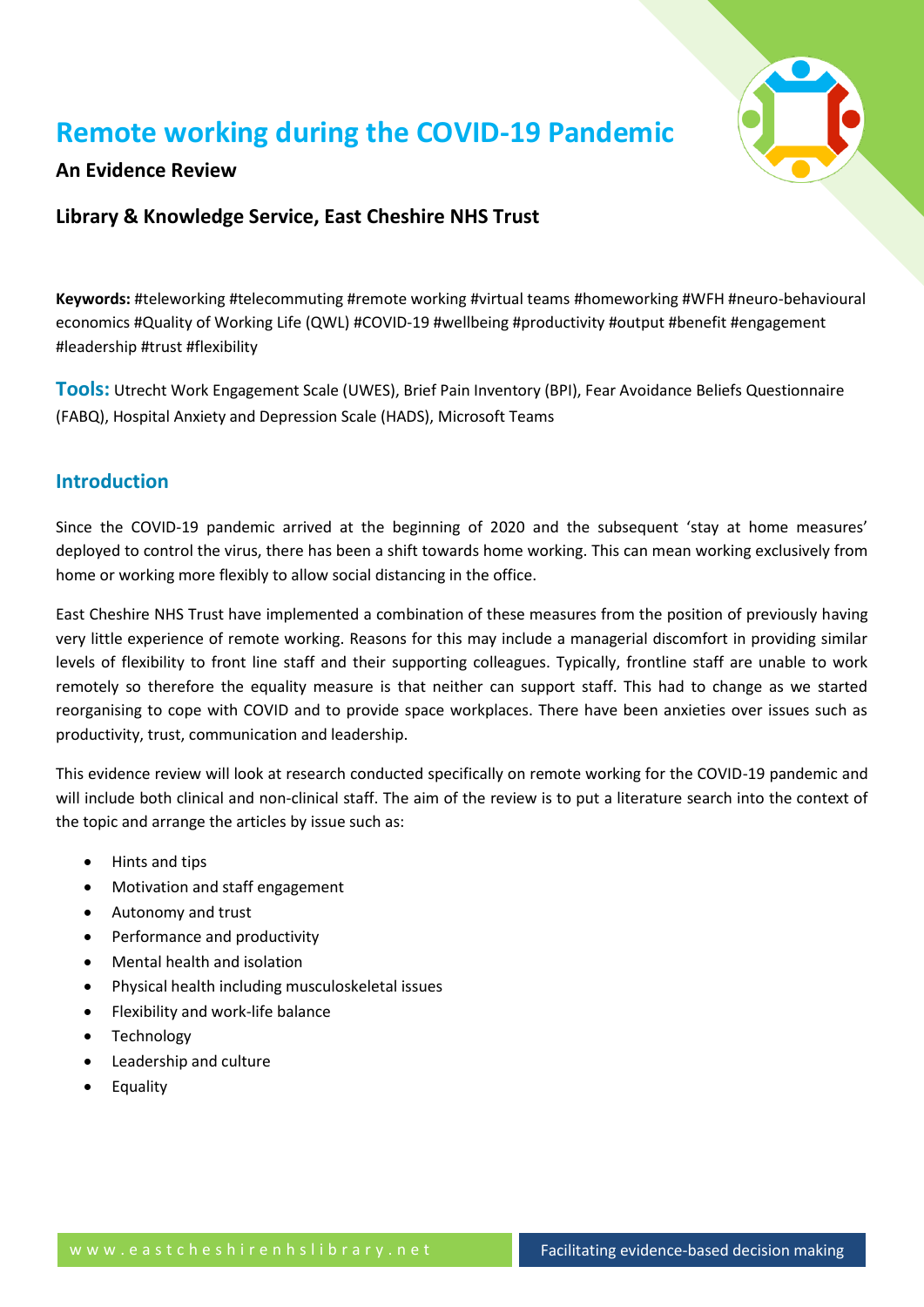# **Hints and Tips**

There are numerous websites and blogs offering hints and tips on the internet (*[9 Tips for Managing Remote](https://www.gartner.com/smarterwithgartner/9-tips-for-managing-remote-employees/)  [Employees](https://www.gartner.com/smarterwithgartner/9-tips-for-managing-remote-employees/)*, 2021) by the consultancy company Gartner and (Lopez-Leon, Forero and Ruiz-Díaz, 2020) summarise them best here:

#### **For Managers:**

- Be on the lookout for signs of distress in employees and colleagues perhaps with issues arising from COVID, changes to work patterns etc. Provide a supportive structure and communicate it well.
- Make sure staff are suitably equipped mobiles, laptops, cameras, workstation
- Using coaching conversations to help staff with virtual communications
- Trust your employees don't micro-manage
- Reinforce organisational values engage employees with the big picture. This will help strengthen virtual teams
- Use objectives to create clarity and focus on outputs rather than processes.
- Increase recognition employees desire for recognition increases by 30% this is due to lack of visibility in the remote workplace.
- Be creative with remote teaching use a moodle or other online platforms

#### **For Employees**:

- Create routines don't confuse flexibility with a lack of routine.
- Prioritise. Do what you have to do before what you want to
- Have an adequate home office to separate work and home
- Use online devices to facilitate communication and networking
- Be organised write to-do lists
- Work offline to increase productivity (not constantly checking emails etc)

# **Motivation and staff engagement**

During the COVID-19 pandemic, many healthcare staff and others who work for the NHS have been working from home (WFH) or shielding due to various health conditions, including pregnancy. Physicians from the Glan Clwyd Hospital in Rhyl undertook a survey [\(Chattopadhyay, Davies and Adhiyaman, 2020\)](https://www.rcpjournals.org/content/futurehosp/early/2020/06/16/fhj.2020-0096.full.pdf) to ascertain how the healthcare workers who are shielding or WFH have been contributing to the NHS. Though the majority of those surveyed (79%) were working while staying at home, the full potential of this workforce had not been utilised due to inadequate availability or provision of resources. Despite remote working and some satisfaction that they were still able to contribute to the NHS, nearly half of the respondents felt that they were letting the NHS down by not being able to go to work. Given the wide variety of work that those WFH are undertaking during the pandemic, workplace colleagues and managers should do more so that that these individuals feel acknowledged and valued for their contribution to the NHS at these challenging times.

East Cheshire NHS Trust, along with other organisations have been thinking of engagement activities for their employees. In challenging times employee engagement is more important than ever, not only for the health and wellbeing of staff but for increased productivity needed to meeting the challenge of the pandemic. [\(Chanana and](https://doi.org/10.1002/pa.2508)  Sangeeta, 2020) writes that; "Many companies nowadays are developing numerous employee engagement practices

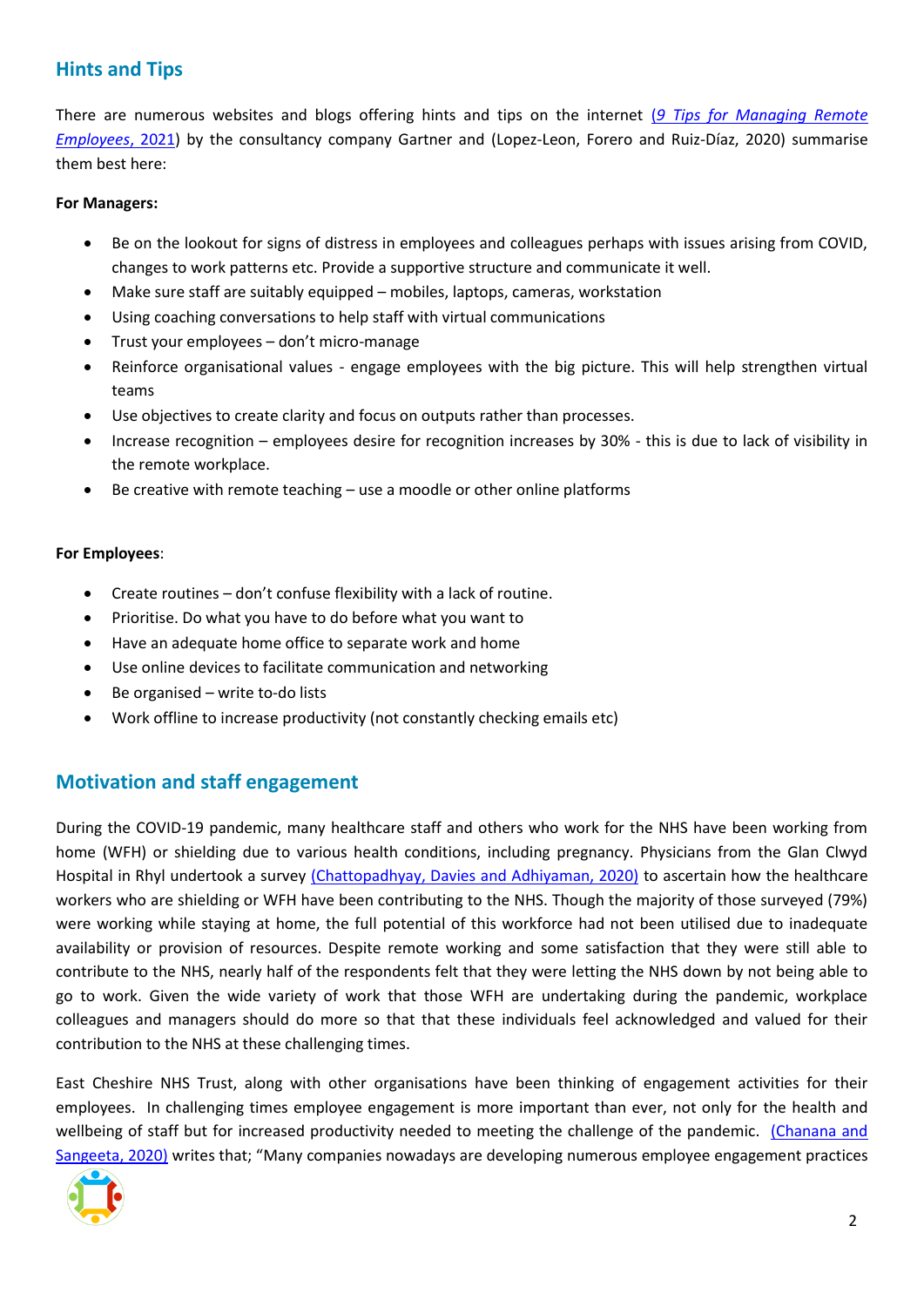like virtual team meet‐ups, virtual learning and development, conducting weekly alignment online session, webinars with industry experts, and also webinars for anxiety and stress, online team building activities, online family engagement practices, brainstorming, apology, and appreciation online session, shared content such as TED Talks, online books, online courses, live sessions for new‐skill training, online communication exercise, online sharing best practices of maintaining health and hygiene, digital classrooms training modules, e‐learning modules, online guidance for exercise and meditation, online recognition and acknowledgment of employees, online employee feedback, short online game session, virtual challenges and competitions, 5 minutes of informal talk, entire team gathers over video conference for lunch, online counseling sessions, and social interactions in the virtual office. These kinds of engagement practices boost the morale of the employees and employees feel motivated and committed towards the organization in this pandemic situation due to coronavirus."

In a long and theoretical paper, [\(Degbey and Einola, 2020\)](https://go.openathens.net/redirector/nhs?url=https%3A%2F%2Fonlinelibrary.wiley.com%2Fdoi%2Ffull%2F10.1111%2Fapps.12220) looks at resilience in virtual teams focusing on team dynamics. Findings show that team members who engaged in specific reflection and action mechanisms such as selfreflective practices, regulation of emotional expression, and engagement in concrete actions promoting team inclusion, helped these teams become more robust and prepared to face new adversities.

In a survey of Radiation Oncologists, [\(Dhont](http://www.ctro.science/article/S2405630820300550/pdf) *et al.*, 2020) found that "Group comparisons found the presence of a supportive institutional program as the sole factor of statistical significance in both anxiety and depressive symptom levels."

#### **Autonomy and trust**

In this psychological study, [\(Johannsen and Zak, 2020\)](http://europepmc.org/article/MED/32499744?singleResult=true) investigated the mechanisms through which greater autonomy affects individual and team performance and if this had an effect on mood.

They found that increased perceived autonomy can significantly improve individual and group productivity and that this can have a salubrious impact on mood.

In his 2013 on the Chinese WFH experiment [\(Bloom](https://www.gsb.stanford.edu/faculty-research/publications/does-working-home-work-evidence-chinese-experiment) *et al.*, 2015) argues that working from home works best for jobs that are measured on output. "Most of us are in measured output jobs – I get assessed on teaching and research, for example. But a lot of people – particularly in lower-paid jobs – are measured on input – the hours visibly worked. Working from home is great for measured output jobs – who cares where you work? A manager just needs to observe your output. But for measured input jobs, it is a lot trickier."

(Marrs, 2020) writing for Public Finance (see attached PDF) says this presents a challenge for the public sector, where many roles have less well-defined outputs than in the private sector. "You can evaluate the output of a salesperson, an engineer or a dentist reasonably easily," [\(Bloom et al., 2015\)](https://www.gsb.stanford.edu/faculty-research/publications/does-working-home-work-evidence-chinese-experiment) says. "Indeed, many firms sell products or services that generate a ready measure of output in terms of sales and profits. But for the public sector there is no easy equivalent – how do you evaluate a civil servant's advice?"

In their systematic review, Ergonomics and telework [\(de Macêdo et al., 2020\)](https://content.iospress.com/articles/work/wor203224) finds that "The teleworking situation reinforces the self-image of responsible, committed, independent and autonomous professionals/individuals; for the youngsters, it can also represent an opportunity for professional maturity. The reduction of direct supervision, as well as the supporting infrastructure provided by the organization result in more autonomy, increased responsibility and further opportunities to demonstrate performance and value."

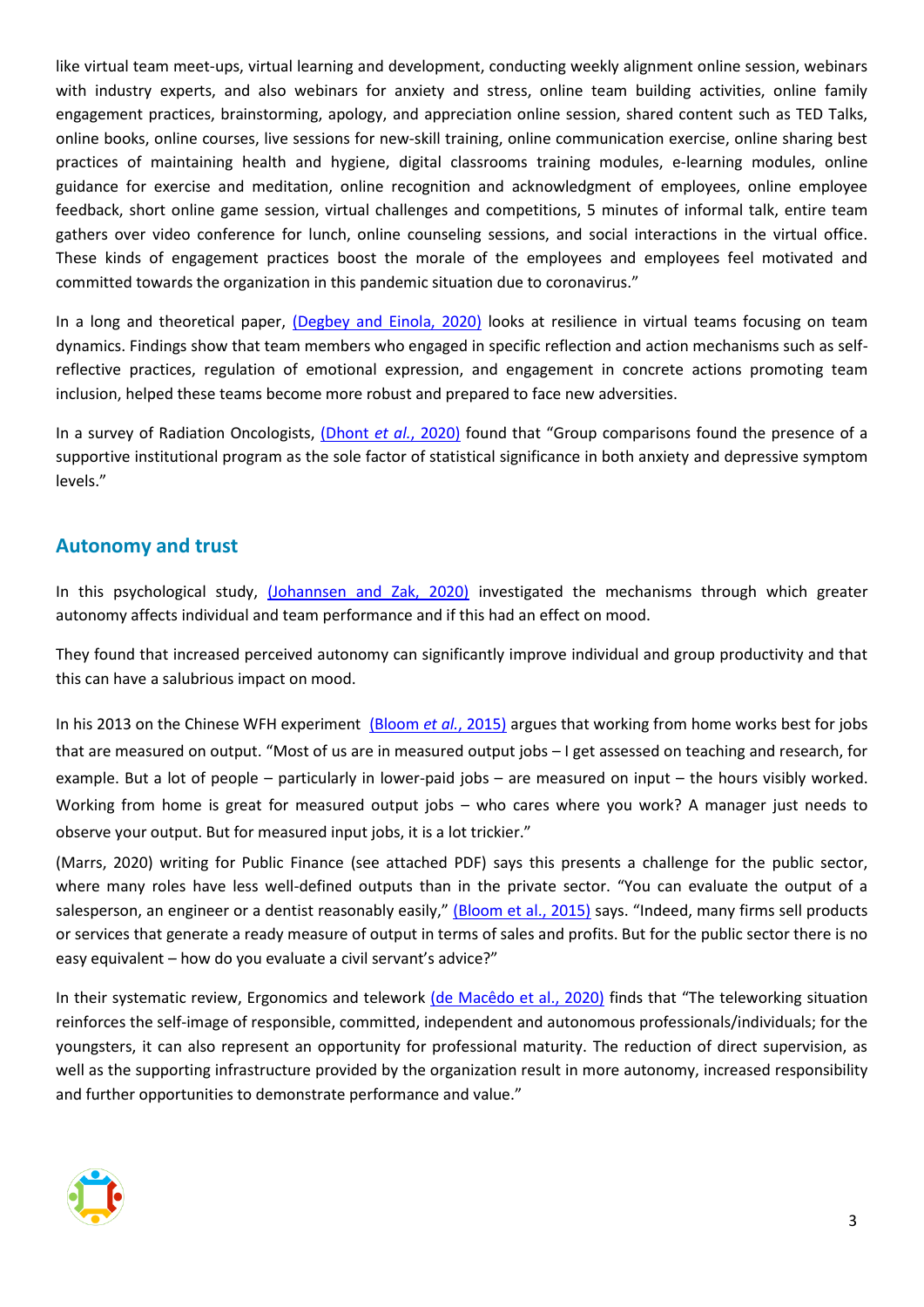#### **Performance and productivity**

The trend for homeworking started long prior to the pandemic as there are many benefits for employers and employees. A 2017 survey conducted by HSBC revealed that 9 out of 10 employees believe flexible working is key to boosting productivity levels. A study [\(HSBC, 2017\)](https://www.google.com/search?rlz=1C1GCEU_enGB893GB893&sxsrf=ALeKk01eG6539UQIyFky-GVTXvT6XyOFAw%3A1611064929137&ei=YeYGYKHdB4LB8gKa7K_ABg&q=HSBC+Nine+out+of+ten+%2889%25%29+employees+believe+flexible+working+is+key+to+boosting+productivity+levels&oq=HSBC+Nine+out+of+ten+%2889%25%29+employees+believe+flexible+working+is+key+to+boosting+productivity+levels&gs_lcp=CgZwc3ktYWIQAzoECAAQRzoHCCMQsAIQJ1D8IFiQMWDcMmgAcAJ4AIABmQGIAasEkgEDMi4zmAEAoAEBqgEHZ3dzLXdpesgBCMABAQ&sclient=psy-ab&ved=0ahUKEwjhkb7GlKjuAhWCoFwKHRr2C2gQ4dUDCA0&uact=5) of British businesses and employees found that nine in ten employees surveyed (89%) consider flexible working to be a key motivator to their productivity levels within the workplace – a view shared equally among male and female employees (87% and 90% respectively) – and more so than financial incentives (77%). Alongside this, 81% of workers who can work remotely believe this opportunity helps them to improve their productivity, making a clear link between flexible working cultures and increased business productivity levels.

In his article "How to make homeworking a success" [\(Hall, 2019\)](https://www.personneltoday.com/hr/working-from-home-wellbeing-ergonomics-msd-mental-health/) says that "Flexible working is one of the most sought-after employee benefits, as it allows employees to fit work around other responsibilities. About 90% of UK workers believe that flexible working would boost their productivity, and 58% say it would improve their motivation levels." And "Offering flexible packages also provides a strong competitive edge in the battle for fresh talent. This is particularly beneficial now, when there are record levels of employment and a shortage of skilled workers."

In 2013, Stanford University [\(Bloom](https://www.gsb.stanford.edu/faculty-research/publications/does-working-home-work-evidence-chinese-experiment) *et al.*, 2015) reported the results of a 'working from home' experiment at CTrip a 16,000- employee, NASDAQ-listed Chinese travel agency. (Marrs, 2020) explains that "Call center employees who volunteered to WFH were randomly assigned to work from home or in the office for 9 months. Home working led to a 13% performance increase, of which about 9% was from working more minutes per shift (fewer breaks and sick-days) and 4% from more calls per minute (attributed to a quieter working environment). Home workers also reported improved work satisfaction and experienced less turnover, but their promotion rate conditional on performance fell. Due to the success of the experiment, CTrip rolled-out the option to WFH to the whole firm and allowed the experimental employees to re-select between the home or office. Interestingly, over half of them switched, which led to the gains from WFH almost doubling to 22%. This highlights the benefits of learning and selection effects when adopting modern management practices like WFH"

Conversely [\(van der Lippe and Lippényi, 2020\)](https://onlinelibrary.wiley.com/doi/pdfdirect/10.1111/ntwe.12153) found that the absence that colleagues left whilst working from home had a negative effect on their key workers which made them less productive.

They conclude with "Given the possibilities now available because of IT for both employees and managers, we are not inclined to suggest that employers should encourage employees to work from the office instead of from home and that employees should not work from home anymore. Society has to deal with new technological possibilities, and governments should think about (informal) rules to accommodate both employees and employers. This is all the more important given that a social‐economic divide is looming regarding new technologies. Not everybody is able to profit from working from home and other flexible work arrangements. With respect to employees, we advise to take into account what their colleagues are doing. Working together is also a social event and an optimum needs to find how much working from home is desirable and possible given both positive and negative outcomes. Training might be a helpful tool to learn how to deal with colleagues working from home. We advise organisations to focus on improving cooperation among team members when many employees work from home. Interaction with colleagues, whether or not someone is working from home, is the key to cooperation and efficiency, and it is a challenge to construct teams in which teleworkers work efficiently"

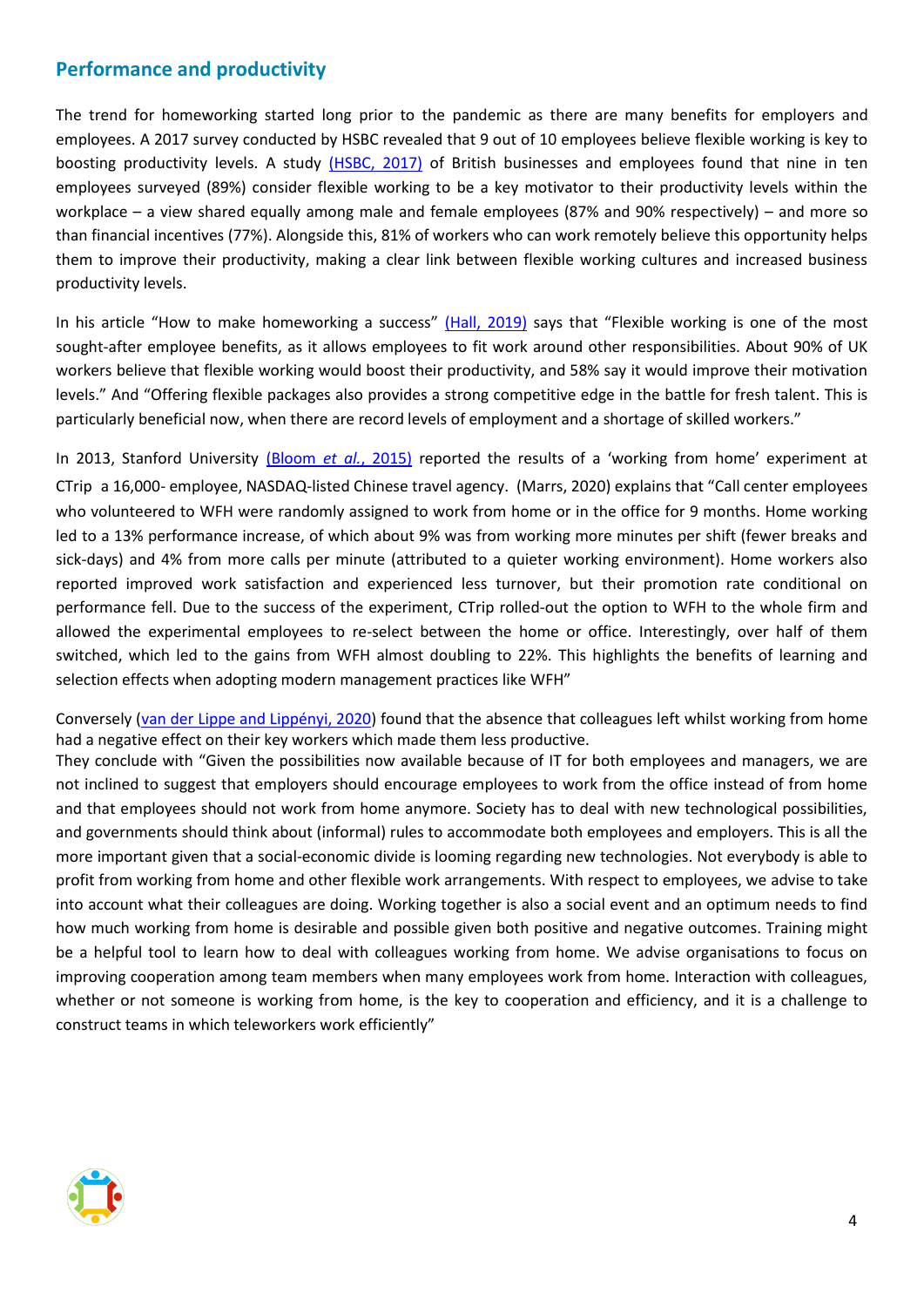#### **Mental Health**

While there are clearly many benefits to working from home, such as increased productivity and improved employee wellbeing, studies show that this isn't always the case and working from home for prolonged periods can impact negatively on an employee's mental health.

An online survey of Radiation Oncologists [\(Dhont](http://www.ctro.science/article/S2405630820300550/pdf) *et al.*, 2020) was conducted between March 27th and April 5th, 2020. The first part contained 14 questions intended to capture an overview of the specific aspects related to research while in isolation. The second (optional) part of the questionnaire was the validated Hospital Anxiety and Depression Scale (HADS), a self-reported measure used to assess levels of anxiety and depressive symptoms. Results: From 543 survey participants, 48.8% reported to work full-time from home. The impact on perceived productivity, with 71.2% of participants feeling less productive, caused 58% of participants to feel some level of guilt.

In a paper titled 'Mindfulness and the challenges of working from home in a crisis' [\(Toniolo-Barrios and Pitt, 2020\)](https://www.ncbi.nlm.nih.gov/pmc/articles/PMC7535863) found that as many staff were thrown into home working, this blurred the lines between career and personal life. This was blamed on un-designated home office space, home schooling etc resulting in "lower work productivity, lessened motivation, increased stress, and poorer mental health". They suggested that one approach that may help employees going through the challenges associated with working from home is mindfulness. Mindfulness may be particularly beneficial as it can (1) help employees mentally disconnect from work when they need to; (2) improve individuals' attention to work tasks and thereby improve their performance; and (3) allow workers to better manage screen fatigue. In this installment of Work/Life Balance, they elaborate on how mindfulness may help employees deal with these work issues, explain how mindfulness can be cultivated, and provide a list of mindfulness techniques."

A study in Germany [\(Rohwer](https://occup-med.biomedcentral.com/articles/10.1186/s12995-020-00281-0) *et al.*, 2020) was also concerned with the lack of boundary between home and work. It found that successful psychological detachment from work was positively related to sleep quality and a higher degree of virtuality coincided with higher levels of boundarylessness.

[\(Dongarwar](http://europepmc.org/search?query=(DOI:10.21106/ijma.399)) *et al.*, 2020) discusses how "Long-term home confinement can have negative consequences upon physical and mental health, which in turn can reduce productivity among those working remotely. Physical and mental well-being are intertwined and are strongly correlated to high productivity at workplace. By integrating the factors of neuro-behavioral economics into the work culture, companies can alleviate work-related stress leading to improved mental and physical functioning; thus leading to increased productivity.

In case you haven't heard [\('In Case You Haven't Heard...', 2020\)](https://go.openathens.net/redirector/nhs?url=https%3A%2F%2Fonlinelibrary.wiley.com%2Fdoi%2Ffull%2F10.1002%2Fmhw.32534) Microsoft embedded Teams with a series of "wellness" tools to address the mental health crisis, and it is pitching the product to employers as a means of boosting worker productivity. "Personal wellbeing experiences," announced at the Microsoft Ignite conference last month, will arrive on Teams early next year, Business Insider reported the "experiences" include "emotional checkins" that prompt users to select an emoji expressing how they felt about the workday, a "virtual commute" intended to give people time to reflect before and after workdays, and guided meditation sessions through a partnership with Headspace. Microsoft suggests that it is important for employers to track and encourage these behaviors if they want to squeeze the most productivity out of employees without causing burnout. For instance, Microsoft cited a study showing that reflections typically performed during commutes can increase productivity by 15%, and another that found that four sessions on the Headspace app could reduce burnout by 14%. With the Teams update, the data from the emotional check-in tools will be used as an input to gauge employees' capacity for productivity, integrated within Microsoft's Workplace Analytics productivity tracking platform.

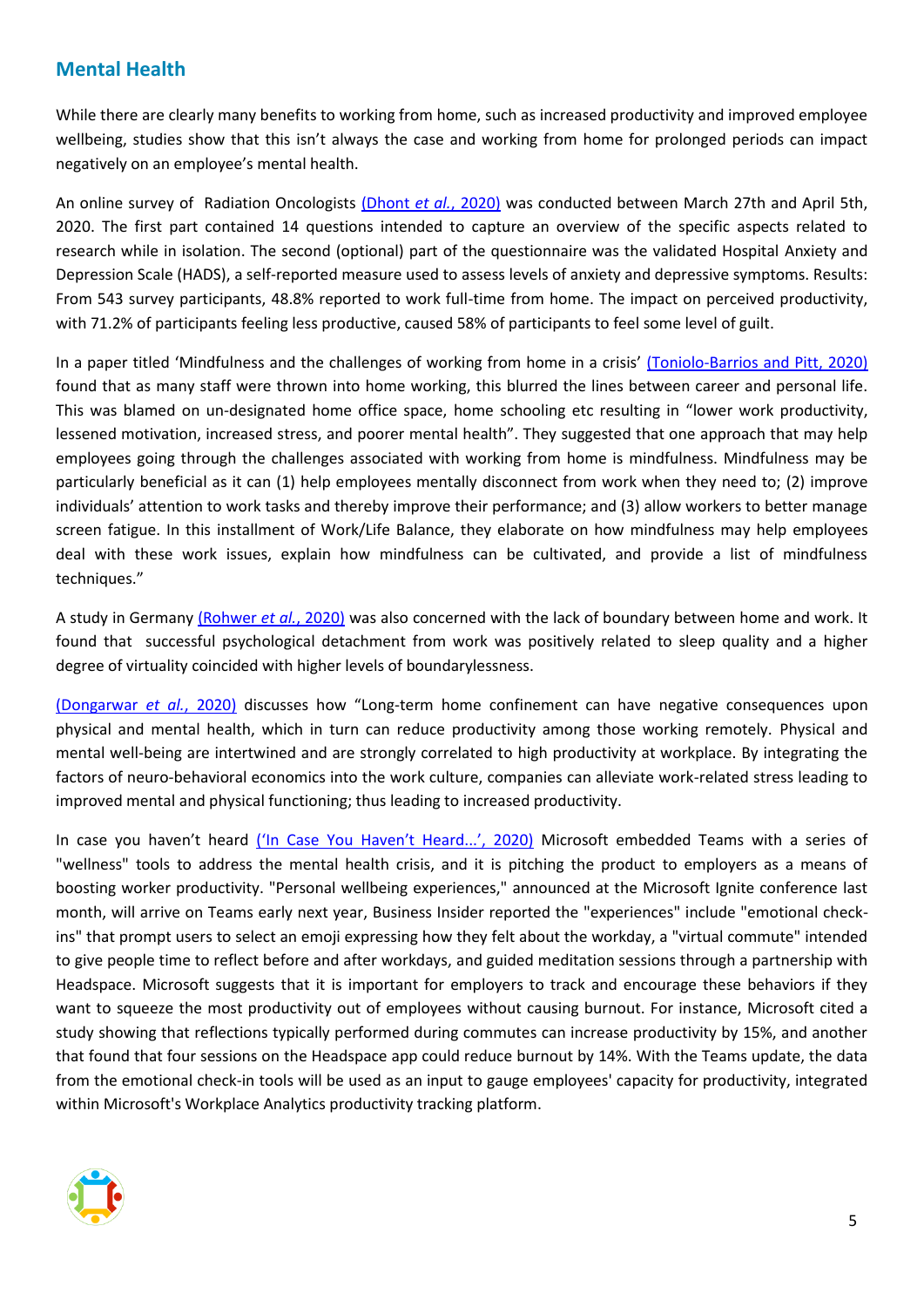# **Physical Health (inc. MSK)**

[\(Moretti](http://europepmc.org/search?query=(DOI:10.3390/ijerph17176284)) *et al.*, 2020) surveyed workers and found that a poor home work environment equated to poorer physical health, "low back pain (LBP) was referred by 41.2% of home workers and neck pain by 23.5% of them. Home workers with MSK pain reported a lower job satisfaction. They concluded that "the home environment seems to be not adequate in the mobile worker population, with an increased risk for mental health and MSK problems, particularly affecting the spine. Addressing these issues can significantly reduce risks for health, thus, improving job productivity and satisfaction and reducing cost."

In advising on how to make homeworking a success [\(Hall, 2019\)](https://gateway.proquest.com/openurl?ctx_ver=Z39.88-2004&res_id=xri:pqm&req_dat=xri:pqil:pq_clntid=48229&rft_val_fmt=ori/fmt:kev:mtx:journal&genre=article&issn=2397-1223&volume=71&issue=5&spage=9) says that if employees aren't given the same ergonomic set up that they are afforded in the office then it could be storing up physical health problems for the future. "This lack of care and attention could have serious consequences for the physical health of homeworkers, storing up a potential epidemic of musculoskeletal issues - 37% of the homeworkers we surveyed reported experiencing new back pain since working from home." "Wellbeing initiatives are often constrained by the boundaries of an office, and don't extend to remote workers. Employers should be taking on board the ways in which their employees are working, and where from. By taking the time to assess and monitor employees' homeworking arrangements, employers could prevent long-term problems and reduce absenteeism rates related to the musculoskeletal health of their remote workers."

# **Flexibility and work-life balance**

Even before COVID, remote working was gaining popularity as a way for companies to offer their employees a better work/life balance. In a recent survey [\(Hunter, 2019\)](http://europepmc.org/search?query=(DOI:10.15252/embr.201847435)) of nearly 10,000 people working in Australia, Canada, France, Germany, the Netherlands, Scandinavia, Spain, the UK and USA found that 89% think that flexible working should become normal, and 54% would move jobs to obtain a better work/life balance. Research from the CIPD (Chartered Institute of Personnel and Development) spanning five leading European countries corroborated anecdotal reports of improved productivity through flexible working and also indicated longer‐ term health benefits through reduced stress."

A recent systematic review [\(de Macêdo](https://content.iospress.com/articles/work/wor203224) *et al.*, 2020) Found that telecommuting can be a valuable tool for balancing professional and family life which helps to improve the wellbeing of workers. "Flexible working hours and the possibility of avoiding commuting have a positive influence on the balance between family and work life. The results of our review show that work intensified, but this is done in a more pleasant environment, which helps to increase productivity".

The aim of the study by [\(Brauner, Wöhrmann and Michel, 2020\)](https://www.tandfonline.com/doi/full/10.1080/07420528.2020.1803897) was to investigate the role of fit and misfit between actual and preferred working time arrangements (length of working hours, control over the beginning and end of workdays, and workplace segmentation) for employees' satisfaction with work-life balance. Overall, analyses did not reveal congruence effects. Thus, a perfect match between employees' preferences and the working time arrangements provided by the workplace does not seem to be a requirement for successfully balancing work and private life. More importantly, for a good work-life balance, working hours should not be longer than preferred. In addition, employees should be given sufficient control over the beginning and end of their workday and possibilities to segment work and private life. These aspects should be incorporated into the organization of working time to help employees reconcile work and private life.

In an article in People Management (*[Half working from home during lockdown are unhappy with work-life balance,](https://www.peoplemanagement.co.uk/news/articles/half-working-from-home-during-lockdown-unhappy-with-work-life-balance)  survey finds*, 2020) A poll of 500 workers, conducted by the Institute for Employment Studies (IES) over the last two

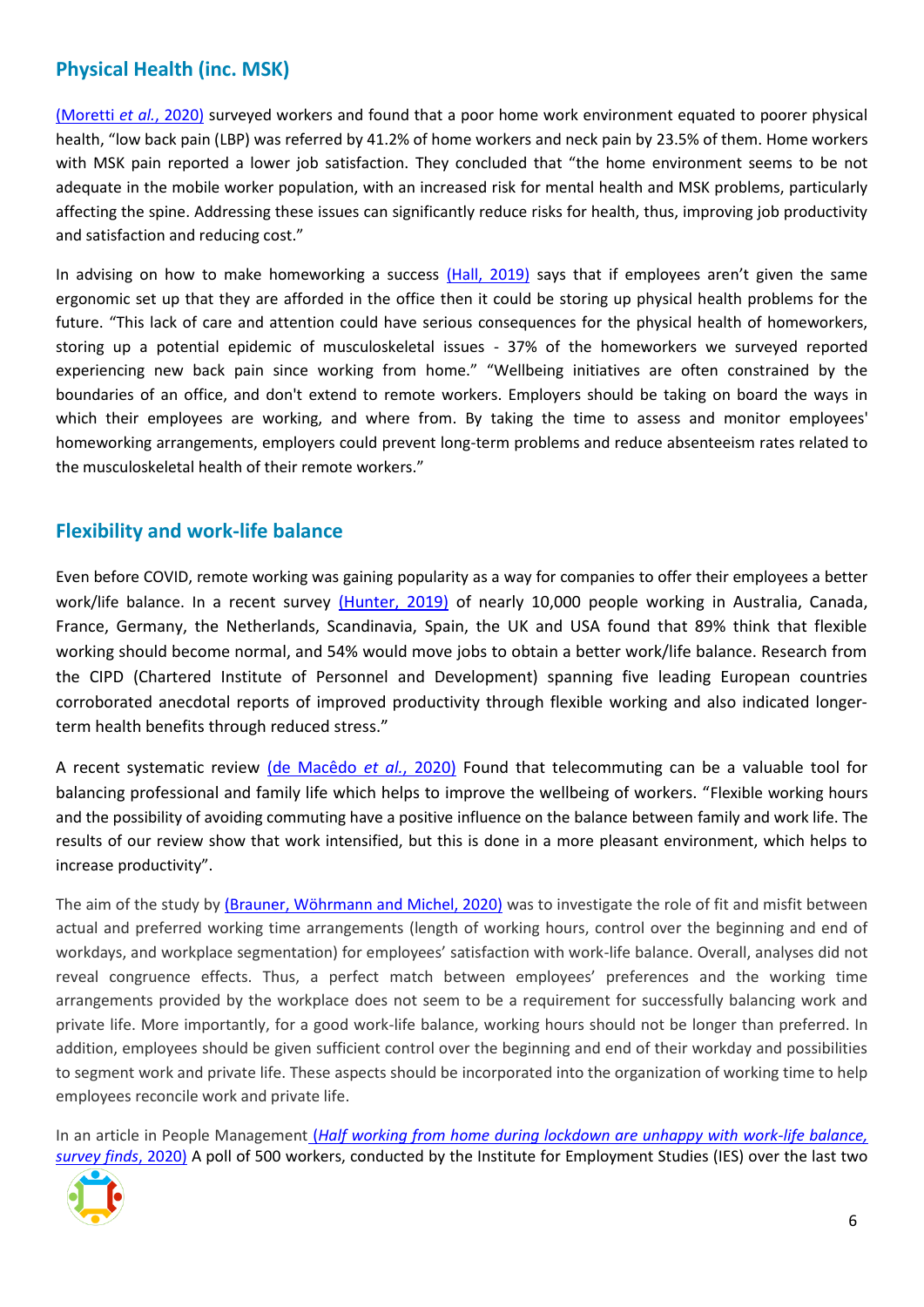weeks, found 50 per cent of respondents were not happy with their current work-life balance, with 48 per cent putting in longer and more irregular hours than they would under normal circumstances. A third (33 per cent) reported feeling isolated, while increased concerns over matters such as job security and the health of family members were causing sleep loss for 64 per cent of respondents – a problem compounded by irregular hours, according to the IES.

A paper entitled "Let me go to the office!" [\(Palumbo, 2020\)](https://www.emerald.com/insight/content/doi/10.1108/IJPSM-06-2020-0150/full/html#:~:text=Employees%20who%20remotely%20worked%20from,home%20on%20work%2Dlife%20balance.) found that "Home-based telecommuting negatively affected the work-life balance of public servants. Employees who remotely worked from home suffered from increased work-to-life and life-to-work conflicts. Telecommuting from home triggered greater work-related fatigue, which worsened the perceived work-life balance. Work engagement positively mediated the negative effects of working from home on work-life balance."

# **Technology**

COVID has forced our hand when it comes to technology and there have been some considerable upsides to working remotely online. There was a brutal and immediate need for digital upskilling in a high percentage of NHS workers, especially in the field of online conferencing and collaboration. For example [\(Aulakh, Duggal and Sutton, 2020\)](http://www.bjoms.com/article/S0266435620304472/pdf) say that online and virtual clubs are flourishing at Bradford Teaching Hospitals, where physical distance and time spent travelling were once a barrier to participation in such events, these barriers have been removed. There are an array of advantages and they are looking to move their teaching towards a virtual medium.

At the beginning of the pandemic NHS Digital announced the provision of Microsoft Teams which really forced many of us to upskill rather swiftly. At the Royal Free Hospital in London [\(Mehta](https://informatics.bmj.com/content/bmjhci/27/3/e100209.full.pdf) *et al.*, 2020) it was decided than an agile, decentralised innovation management approach was best to empower staff to be local implementors. "Overall, this has been a radical approach to digital implementation in healthcare, and has so far proved effective in delivering a cost minimal, rapid communication tool at scale in the midst of a global pandemic".

MS Teams, love it or hate it, we have really become reliant on it to communicate \*face to face\* with our colleagues. In Another paper [\(Henderson](https://www.rcpjournals.org/content/futurehosp/early/2020/07/22/fhj.2020-0071.full.pdf) *et al.*, 2020) referring to the work done at The Royal Free Hospital in London," the provision of relevant teaching and training was immediately identified as a priority, particularly for staff due to work outside their regular medical specialty. Rather than deliver face-to-face teaching, doctors at the Trust utilised Microsoft Teams, an online communications and collaboration platform, to deliver a multi-disciplinary Trust-wide education programme responsive to the needs of surveyed medical staff. To date members of 18 departments across the Trust have delivered 51 virtual teaching sessions which have been viewed 3,814 times. During this pandemic the virtual education programme has facilitated rapid dissemination of new information and provided a platform for discussion and unity amongst colleagues with overwhelmingly positive feedback from both learners and teachers.

The BMJ did a national cross-sectional survey (Dost *et al.*[, 2020\)](https://bmjopen.bmj.com/lookup/doi/10.1136/bmjopen-2020-042378) of 2721 UK medical students to assess their perceptions towards online teaching. It was acknowledged that online teaching had enabled the continuation of medical education it was suggested that in order to maximise the benefits of both face-to-face and online teaching and to improve the efficacy of medical education in the future, we suggest medical schools resort to teaching formats such as team-based/problem-based learning. This uses online teaching platforms allowing students to digest information in their own time but also allows students to then constructively discuss this material with peers. It has also been shown to be effective in terms of achieving learning outcomes

In an online survey [\(McBeath, du Plock and Bager-Charleson, 2020\)](https://onlinelibrary.wiley.com/doi/pdfdirect/10.1002/capr.12326) completed by 335 psychotherapists, the A majority of therapists felt challenged by remote working, with reduced interpersonal cues, feelings of isolation and

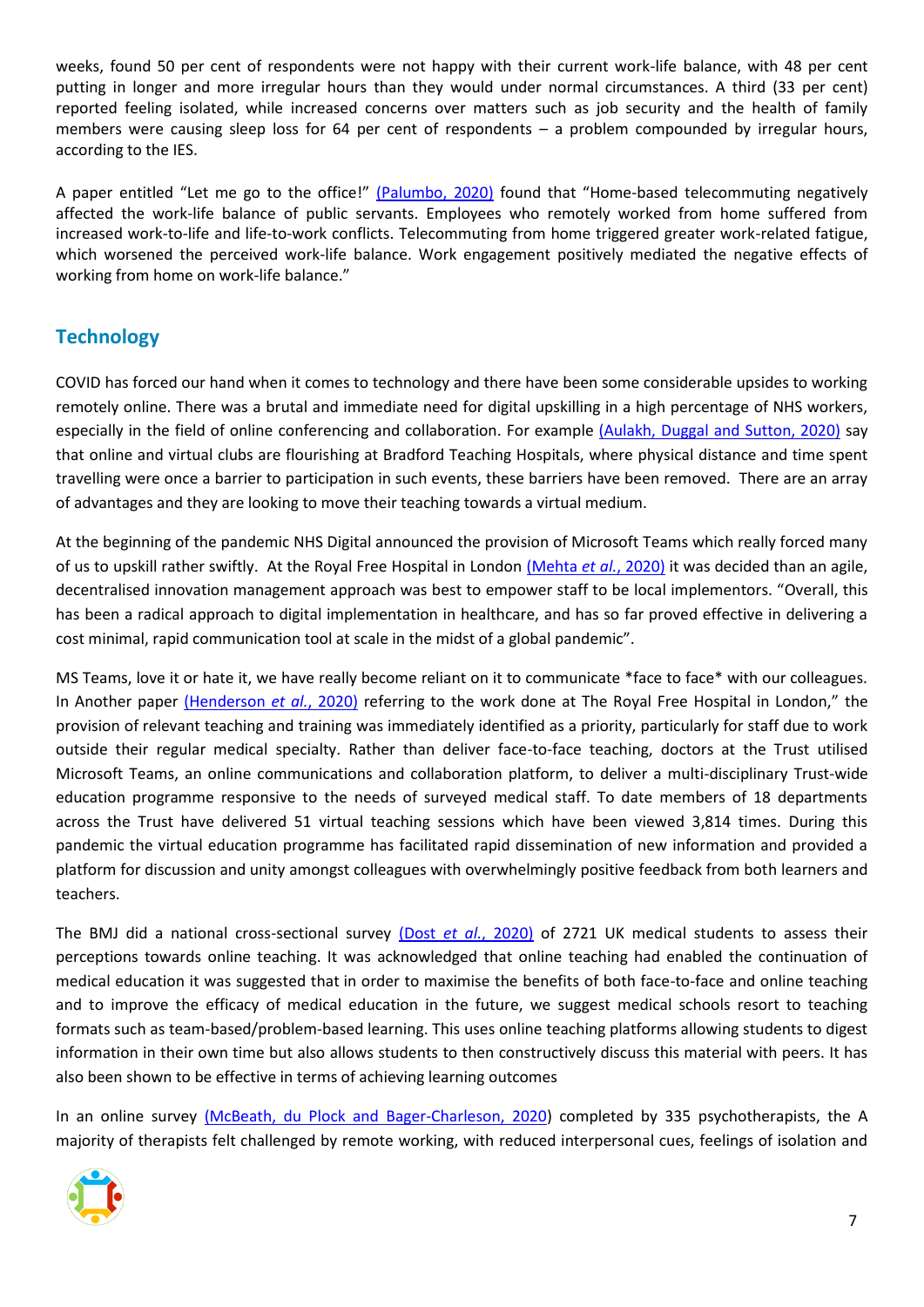fatigue, and technical issues frequently cited concerns. At the same time, most therapists considered that remote working had been effective and that clients were comfortable with the process. Two-thirds of therapists indicated that remote working would now become core business for them. The great majority of therapists thought that remote working skills should be part of formal therapy trainings.

While the medical field has been slower than many professional areas to catch on to working from home, many trusts are already moving towards telephone or video outpatient appointments during COVID-19 this has been enabled by necessity during the pandemic, in a rapid report [\(Hayes, 2020\)](https://www.rcpjournals.org/content/futurehosp/7/2/163.full.pdf) talks about what is required from home to enable Trusts to practice more online appointments conducted by staff who are shielding or WFH. Virtual clinics have also caught on during the pandemic [\(Gilbert](https://gateway.proquest.com/openurl?ctx_ver=Z39.88-2004&res_id=xri:pqm&req_dat=xri:pqil:pq_clntid=48229&rft_val_fmt=ori/fmt:kev:mtx:journal&genre=article&issn=2399-6641&volume=9&issue=2&spage=e000985) *et al.*, 2020) The Royal National Orthopaedic Hospital (RNOH) sees on average 11 200 face-to-face consultations a month. On average 7% of these are delivered virtually via telephone. In response to the COVID-19 crisis, the RNOH set a target of reducing face-to-face consultations to 20% of all outpatient attendances. It demonstrates that virtual consultations can be rapidly implemented in response to COVID-19 and that they are largely acceptable

An article in the European Journal of Plastic Surgery [\(Khincha, Chauhan and Ekwobi, 2020\)](https://link.springer.com/content/pdf/10.1007/s00238-020-01702-3.pdf) review the various platforms for sustaining healthcare team communication looking at Microsoft Teams, Cisco WebEx, Zoom, Google Hangouts Meet, GoToMeeting and Slack.

#### **Leadership and culture**

In a telephone survey of 13 virtual leaders (*Efimov, Harth and Mache, 2020*) found that "virtual leaders ascribed great value of health and showed great awareness in health-oriented self- and employee leadership. Physical activity and boundary management were particularly mentioned as health-oriented self-leadership behaviors. The majority of leaders described communication, building trust, support in boundary management and implementation of personal meetings as health-oriented employee leadership behaviors."

In this Forbes article [\(Westfall, 2020\)](https://www.forbes.com/sites/chriswestfall/2020/05/21/how-organizations-can-create-a-work-from-home-culture-and-embrace-the-remote-workforce), Laurel Farrer, the CEO of the Work From Home Association says that "most companies are allowing work from home out of necessity. But allowing is not the same as embracing. Creating a sustainable work-from-home workforce requires a cultural shift from business leaders today. Here's how to embrace the remote workforce in powerful ways, and enable the cultural shift that's a sign of the times." The article continues to discuss issues such as control and micromanagement and why the latter reflects badly on leadership skills.

In their article for Organizational Dynamics [\(Newman and Ford, 2020\)](https://www.sciencedirect.com/science/article/pii/S0090261620300541) acknowledge that managing virtual teams is different than managing employees in a face to face environment. They talk in detail about the 5 steps required to make it successful:

- Step 1: Establish and explain the new reality
- Step 2: Sustain the corporate culture and reinforce the perception of leader trustworthiness
- Step 3: Upgrade leadership communication practices and techniques to better inform virtual employees
- Step 4: Encourage shared leadership among team members
- Step 5: Create and periodically perform alignment audits to ensure virtual employees are aligned with the organisation's cultural values including its commitment to mission

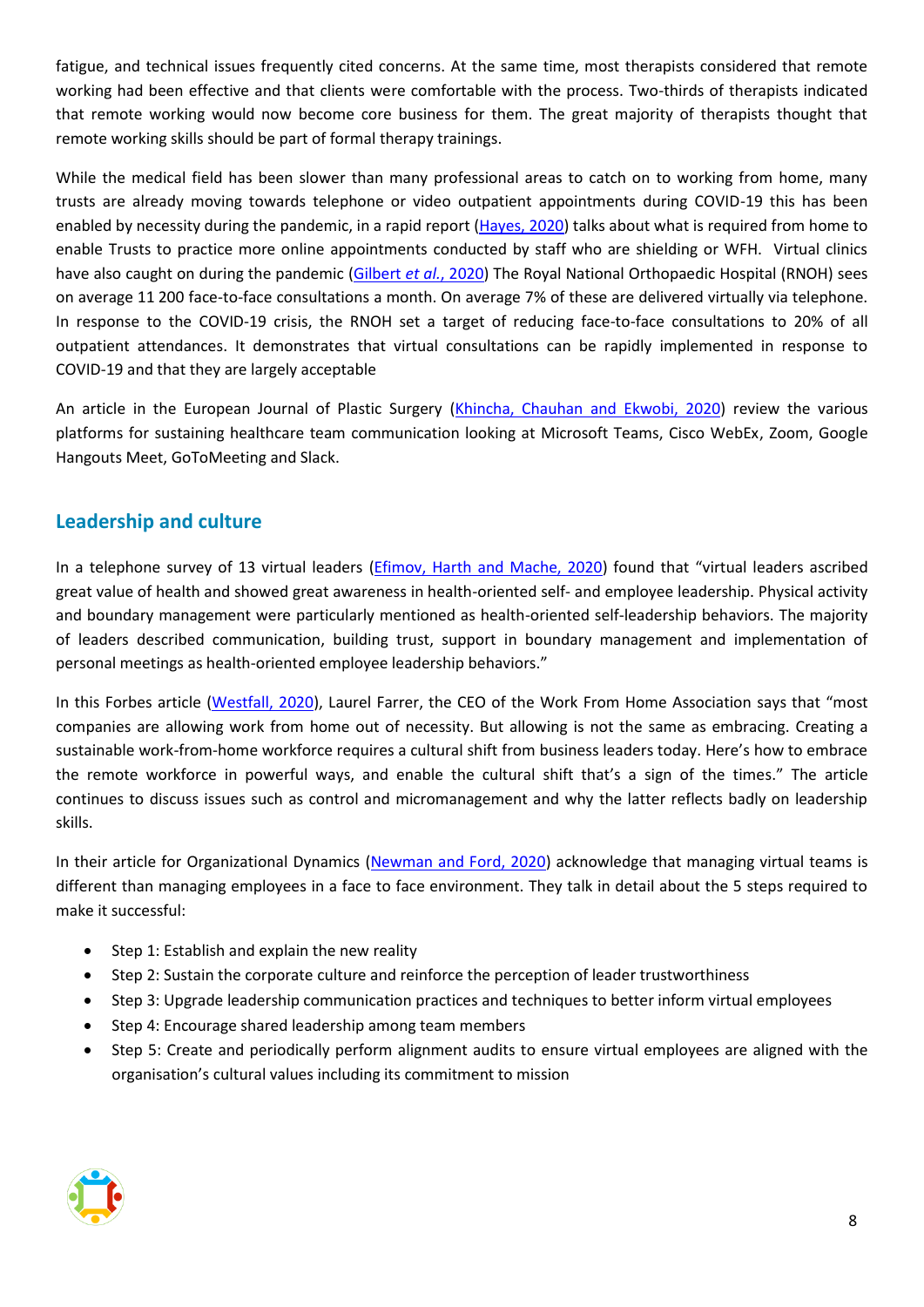# **Equality**

There is a divide when it comes to flexibility in work, with knowledge workers (and usually higher paid workers) being able to work from home where manual workers or in the case of the NHS, front line workers have less flexibility [\(Kramer and Kramer, 2020\)](http://europepmc.org/articles/pmc7205621?pdf=render) discuss "increased segmentation of the labor market which allocate workers to "good jobs" and "bad jobs" and the contribution of occupational segmentation to inequality."

In an very readable article written by (Marrs, 2020) for Public Finance he says that "Some areas of the public sector are likely to find it more difficult to embrace homeworking than others… But changes in flexibility could still be extended to them… "Clearly, many frontline keyworkers in the public sector will not be able to work remotely, but employers could accommodate some greater flexibility to them by offering different shift patterns or staggered start and finish times,"

Bloom [\(Bloom](https://www.gsb.stanford.edu/faculty-research/publications/does-working-home-work-evidence-chinese-experiment) *et al.*, 2015) argues that working from home works best for jobs that are measured on output. "Most of us are in measured output jobs – I get assessed on teaching and research, for example. But a lot of people – particularly in lower-paid jobs – are measured on input – the hours visibly worked. Working from home is great for measured output jobs – who cares where you work? A manager just needs to observe your output. But for measured input jobs, it is a lot trickier."

On workers with disabilities, [\(Schur, Ameri and Kruse, 2020\)](https://link.springer.com/content/pdf/10.1007/s10926-020-09936-5.pdf) say that the move towards remote working "may ultimately have a silver lining for some workers with disabilities if it makes work from home easier and more acceptable. In addition, the pandemic is shaking up traditional workplace structures and causing employers to rethink how essential tasks can be done, which may broaden their views of workplace accommodations." & "Workers with disabilities are currently more likely to work from home and many may benefit from expanded workat-home opportunities, but the types of jobs they hold constrain this potential"

# **Bibliography**

*[9 Tips for Managing Remote Employees](https://www.gartner.com/smarterwithgartner/9-tips-for-managing-remote-employees/)* (no date). Available at: //www.gartner.com/smarterwithgartner/9-tips-formanaging-remote-employees/ (Accessed: 19 January 2021).

Aulakh, G. S., Duggal, S. and Sutton, D. (2020) 'Findings from an OMFS journal club: is COVID-19 the catalyst we have [needed to embrace technology?'](http://www.bjoms.com/article/S0266435620304472/pdf), *The British journal of oral & maxillofacial surgery*.

Bloom, N. *et al.* (2015) '[Does Working from Home Work? Evidence from a Chinese Experiment\\*.](https://nbloom.people.stanford.edu/sites/g/files/sbiybj4746/f/wfh.pdf)', *Quarterly Journal of Economics*, 130(1), pp. 165–218.

Brauner, C., Wöhrmann, A. M. and Michel, A. (2020) '[Congruence is not everything: a response surface](https://www.tandfonline.com/doi/full/10.1080/07420528.2020.1803897) analysis on [the role of fit between actual and preferred working time arrangements for work-life balance](https://www.tandfonline.com/doi/full/10.1080/07420528.2020.1803897)', *Chronobiology International*, 37(9–10), pp. 1287–1298. doi: 10.1080/07420528.2020.1803897.

Chanana, N. and Sangeeta (2020) '[Employee engagement practices during COVID-19 lockdown.](https://doi.org/10.1002/pa.2508)', *Journal of public affairs*, p. e2508.

Chattopadhyay, I., Davies, G. and Adhiyaman, V. (2020) '[The contributions of NHS healthcare workers who are](https://www.rcpjournals.org/content/futurehosp/early/2020/06/16/fhj.2020-0096.full.pdf)  [shielding or working from home during COVID-19.](https://www.rcpjournals.org/content/futurehosp/early/2020/06/16/fhj.2020-0096.full.pdf)', *Future healthcare journal*, 7(3), p. e57.

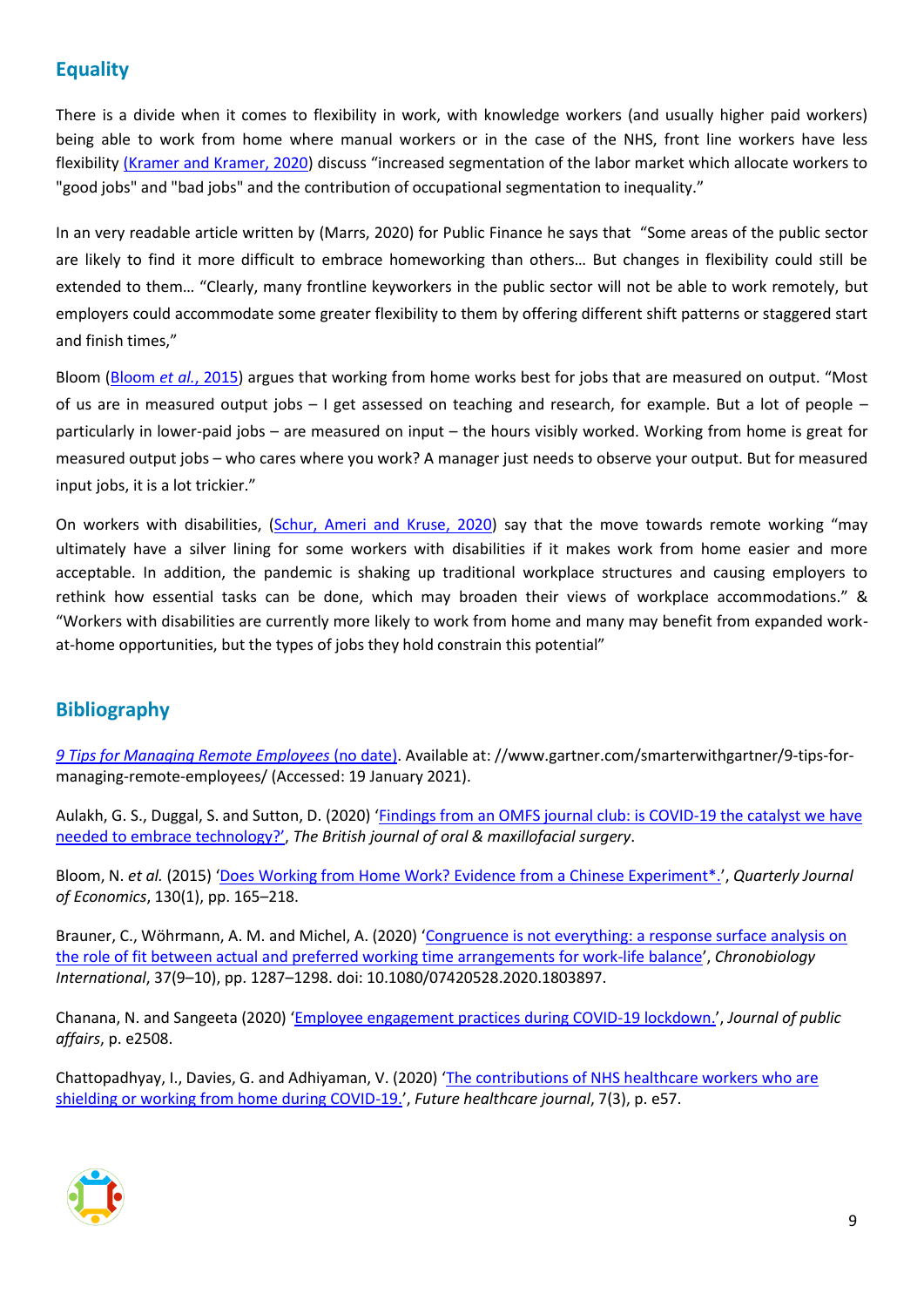Degbey and Einola, K. (2020) '[Resilience in Virtual Teams: Developing the Capacity to Bounce Back](https://go.openathens.net/redirector/nhs?url=https%3A%2F%2Fonlinelibrary.wiley.com%2Fdoi%2Ffull%2F10.1111%2Fapps.12220).', *Applied Psychology: An International Review*, 69(4), pp. 1301–1337.

Dhont, J. *et al.* (2020) 'Conducting research in Radiation Oncology remotely during the COVID-19 pandemic: Coping [with isolation](http://www.ctro.science/article/S2405630820300550/pdf).', *Clinical and translational radiation oncology*, 24, pp. 53–59.

Dongarwar, D. *et al.* (2020) '[Covid-19 and Neuro-Behavioral Economics: A Conceptual Framework to Improve](http://europepmc.org/search?query=(DOI:10.21106/ijma.399))  [Physical and Mental Health among Remote Workers.](http://europepmc.org/search?query=(DOI:10.21106/ijma.399))', *International journal of MCH and AIDS*, 9(3), pp. 360–363.

Dost, S. *et al.* (2020) '[Perceptions of medical students towards online teaching during the COVID-19 pandemic: a](https://bmjopen.bmj.com/lookup/doi/10.1136/bmjopen-2020-042378)  [national cross-sectional survey of 2721 UK medical students.](https://bmjopen.bmj.com/lookup/doi/10.1136/bmjopen-2020-042378)', *BMJ open*, 10(11), p. e042378.

Efimov, I., Harth, V. and Mache, S. (2020) 'Health-Oriented Self- [and Employee Leadership in Virtual Teams: A](http://europepmc.org/search?query=(DOI:10.3390/ijerph17186519))  [Qualitative Study with](http://europepmc.org/search?query=(DOI:10.3390/ijerph17186519)) Virtual Leaders.', *International journal of environmental research and public health*, 17(18).

Gilbert, A. W. *et al.* (2020) '[Rapid implementation of virtual clinics due to COVID-19: report and early evaluation of a](https://gateway.proquest.com/openurl?ctx_ver=Z39.88-2004&res_id=xri:pqm&req_dat=xri:pqil:pq_clntid=48229&rft_val_fmt=ori/fmt:kev:mtx:journal&genre=article&issn=2399-6641&volume=9&issue=2&spage=e000985)  [quality improvement initiative](https://gateway.proquest.com/openurl?ctx_ver=Z39.88-2004&res_id=xri:pqm&req_dat=xri:pqil:pq_clntid=48229&rft_val_fmt=ori/fmt:kev:mtx:journal&genre=article&issn=2399-6641&volume=9&issue=2&spage=e000985).', *BMJ open quality*, 9(2).

*[Half working from home during lockdown are unhappy with work-life balance, survey finds](https://www.peoplemanagement.co.uk/news/articles/half-working-from-home-during-lockdown-unhappy-with-work-life-balance)* (no date) *People Management*. (Accessed: 20 January 2021).

Hall, B. (2019) '[How to make homeworking](https://gateway.proquest.com/openurl?ctx_ver=Z39.88-2004&res_id=xri:pqm&req_dat=xri:pqil:pq_clntid=48229&rft_val_fmt=ori/fmt:kev:mtx:journal&genre=article&issn=2397-1223&volume=71&issue=5&spage=9) a success.', *Occupational Health & Wellbeing*, 71(5), pp. 9–9.

Hayes, B. (2020) '[Working from home in medicine during coronavirus: What equipment do you need to get started](https://www.rcpjournals.org/content/futurehosp/7/2/163.full.pdf)  [and what can you do to help from home?](https://www.rcpjournals.org/content/futurehosp/7/2/163.full.pdf)', *Future healthcare journal*, 7(2), pp. 163–164.

Henderson, D. *et al.* (2020) '[Keep calm and carry on learning: using Microsoft Teams to deliver a medical education](https://www.rcpjournals.org/content/futurehosp/early/2020/07/22/fhj.2020-0071.full.pdf)  [programme during the COVID-19 pandemic](https://www.rcpjournals.org/content/futurehosp/early/2020/07/22/fhj.2020-0071.full.pdf).', *Future healthcare journal*, 7(3), p. e67.

HSBC (2017) *[People and Productivity: Flexible working](https://www.business.hsbc.uk/-/media/library/business-uk/pdfs/productivity-report-2017.pdf)*. (Accessed: 19 January 2021).

Hunter, P. (2019) '[Remote working in research: An increasing usage of flexible work arrangements can improve](http://europepmc.org/search?query=(DOI:10.15252/embr.201847435))  [productivity and creativity.](http://europepmc.org/search?query=(DOI:10.15252/embr.201847435))', *EMBO reports*, 20(1).

['In Case You Haven't Heard...'](https://go.openathens.net/redirector/nhs?url=https%3A%2F%2Fonlinelibrary.wiley.com%2Fdoi%2Ffull%2F10.1002%2Fmhw.32534) (2020) *Mental Health Weekly*, 30(38), pp. 8–8.

Johannsen, R. and Zak, P. J. (2020) '[Autonomy Raises Productivity: An Experiment Measuring Neurophysiology](http://europepmc.org/search?query=(DOI:10.3389/fpsyg.2020.00963)).', *Frontiers in psychology*, 11, p. 963.

Khincha, P. P., Chauhan, V. and Ekwobi, C. C. (2020) '[COVID-19: the impetus for change-sustaining healthcare team](https://link.springer.com/content/pdf/10.1007/s00238-020-01702-3.pdf)  [communication in times of social distancing](https://link.springer.com/content/pdf/10.1007/s00238-020-01702-3.pdf).', *European journal of plastic surgery*, pp. 1–4.

Kramer, A. and Kramer, K. Z. (2020) '[The potential impact of the Covid-19 pandemic on occupational status, work](http://europepmc.org/articles/pmc7205621?pdf=render)  [from home, and occupational mobility](http://europepmc.org/articles/pmc7205621?pdf=render).', *Journal of vocational behavior*, 119, p. 103442.

Lopez-Leon, S., Forero, D. A. and Ruiz-Díaz, P. (2020) '[Recommendations for working from home during the COVID-](https://content.iospress.com/download/work/wor203187?id=work%2Fwor203187)[19 pandemic \(and beyond\)'](https://content.iospress.com/download/work/wor203187?id=work%2Fwor203187), *Work*, 66(2), pp. 371–375. doi: 10.3233/WOR-203187.

de Macêdo, T. A. M. *et al.* (2020) '[Ergonomics and telework: A systematic review.](https://content.iospress.com/articles/work/wor203224)', *Work (Reading, Mass.)*, 66(4), pp. 777–788.

Marrs, C. (2020) 'Home truths: the practicalities for the public sector of long-term remote working', *Public Finance*.

McBeath, A. G., du Plock, S. and Bager-Charleson, S. (2020) '[The challenges and experiences of psychotherapists](https://onlinelibrary.wiley.com/doi/pdfdirect/10.1002/capr.12326)  [working remotely during the coronavirus pandemic.',](https://onlinelibrary.wiley.com/doi/pdfdirect/10.1002/capr.12326) *Counselling and psychotherapy research*.